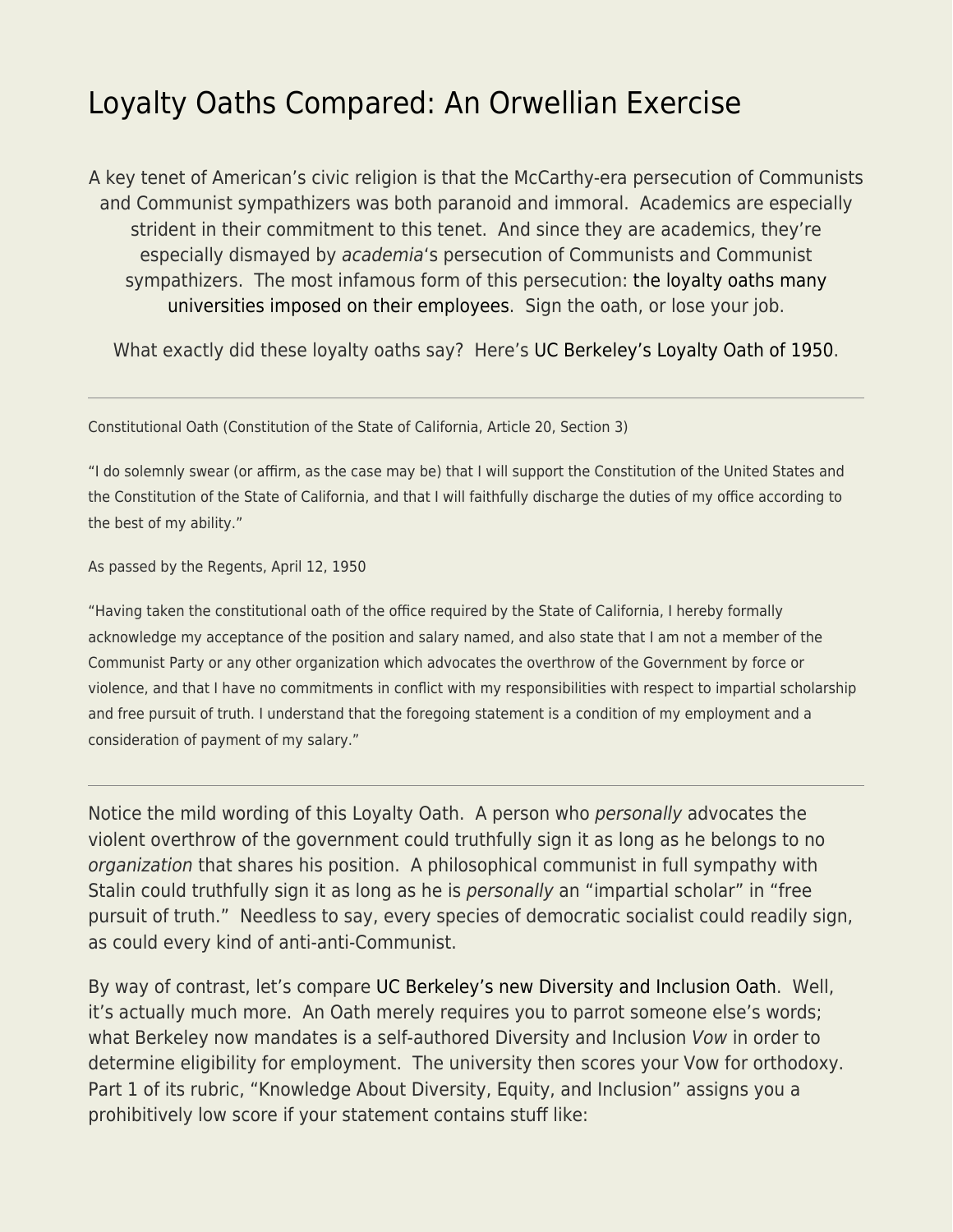Little expressed knowledge of, or experience with, dimensions of diversity that result from different identities. Defines diversity only in terms of different areas of study or different nationalities, but doesn't discuss gender or ethnicity/race. Discusses diversity in vague terms, such as "diversity is important for science." May state having had little experience with these issues because of lack of exposure, but then not provide any evidence of having informed themselves. Or may discount the importance of diversity.

That's right, merely "discounting the importance of diversity" virtually bars you from faculty employment. Imagine if the 1950 Oath required you to, "Affirm the great importance of the fight against Communism." Or sanctioned those who merely "discussed anti-Communism in vague terms."

The rubric continues:

Seems not to be aware of, or understand the personal challenges that underrepresented individuals face in academia, or feel any personal responsibility for helping to eliminate barriers. For example, may state that it's better not to have outreach or affinity groups aimed at underrepresented individuals because it keeps them separate from everyone else, or will make them feel less valued.

This would be akin to a 1950 Oath that mandated support for current anti-Communist tactics. Something like: "For example, may state that it's better not to support right-wing dictatorships because it creates the false impression that capitalism and democracy are incompatible."

What's afoot? [Orwellian doublethink of the highest order.](https://www.econlib.org/the-uniformity-and-exclusion-movement/) Sure, the hated 1950 Loyalty Oath seems far less onerous than the new Diversity and Inclusion Vow. But the people who refused to sign the 1950 Oath were heroes standing up for freedom of conscience. The people who question today's orthodoxy, in contrast, are hate-mongers who need to be excluded from high-skilled employment.

Newspeak-to-English translation: Full-blown Stalinism is no big deal, a mere difference of opinion. Yet even tepid doubts about whether mandatory discrimination against high